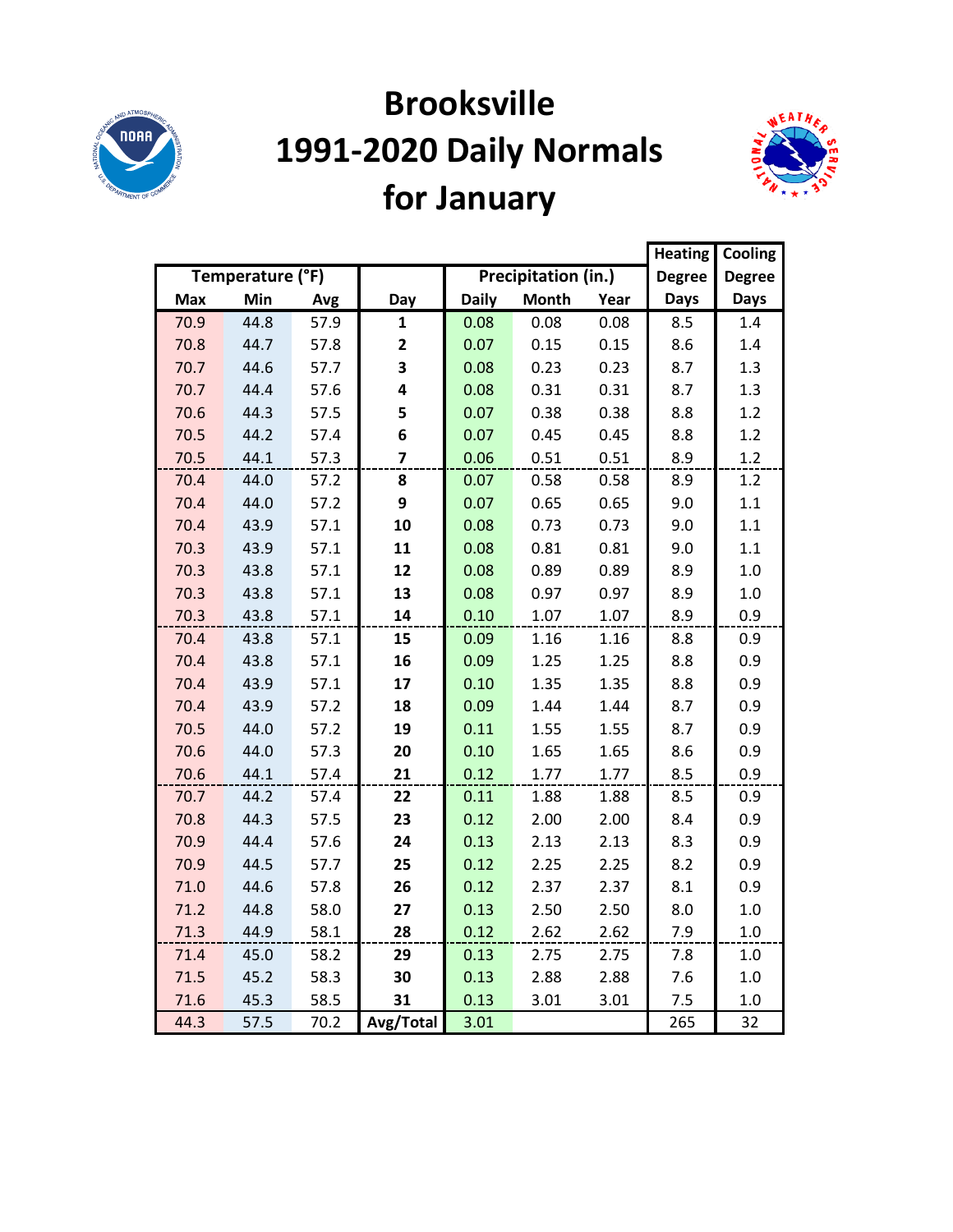

## **Brooksville 1991-2020 Daily Normals for February**



|            |                  |      |                         |              |                     | <b>Heating</b> | Cooling       |               |
|------------|------------------|------|-------------------------|--------------|---------------------|----------------|---------------|---------------|
|            | Temperature (°F) |      |                         |              | Precipitation (in.) |                | <b>Degree</b> | <b>Degree</b> |
| <b>Max</b> | Min              | Avg  | Day                     | <b>Daily</b> | <b>Month</b>        | Year           | <b>Days</b>   | <b>Days</b>   |
| 71.8       | 45.5             | 58.6 | $\mathbf{1}$            | 0.11         | 0.11                | 3.12           | 7.4           | 1.0           |
| 71.9       | 45.7             | 58.8 | $\overline{2}$          | 0.11         | 0.22                | 3.23           | 7.3           | 1.0           |
| 72.0       | 45.8             | 58.9 | 3                       | 0.11         | 0.33                | 3.34           | 7.2           | 1.1           |
| 72.2       | 46.0             | 59.1 | 4                       | 0.11         | 0.44                | 3.45           | 7.1           | 1.2           |
| 72.3       | 46.1             | 59.2 | 5                       | 0.10         | 0.54                | 3.55           | 7.0           | 1.2           |
| 72.5       | 46.3             | 59.4 | 6                       | 0.11         | 0.65                | 3.66           | 6.9           | 1.3           |
| 72.6       | 46.5             | 59.5 | $\overline{\mathbf{z}}$ | 0.09         | 0.74                | 3.75           | 6.9           | 1.4           |
| 72.8       | 46.6             | 59.7 | 8                       | 0.10         | 0.84                | 3.85           | 6.7           | 1.4           |
| 72.9       | 46.8             | 59.8 | 9                       | 0.09         | 0.93                | 3.94           | 6.6           | 1.5           |
| 73.1       | 46.9             | 60.0 | 10                      | 0.11         | 1.04                | 4.05           | 6.5           | 1.5           |
| 73.2       | 47.1             | 60.2 | 11                      | 0.10         | 1.14                | 4.15           | 6.5           | 1.6           |
| 73.4       | 47.2             | 60.3 | 12                      | 0.10         | 1.24                | 4.25           | 6.4           | 1.7           |
| 73.5       | 47.4             | 60.4 | 13                      | 0.10         | 1.34                | 4.35           | 6.3           | 1.7           |
| 73.7       | 47.5             | 60.6 | 14                      | 0.10         | 1.44                | 4.45           | 6.1           | 1.7           |
| 73.8       | 47.7             | 60.7 | 15                      | 0.09         | 1.53                | 4.54           | 6.0           | 1.7           |
| 73.9       | 47.8             | 60.9 | 16                      | 0.10         | 1.63                | 4.64           | 5.9           | 1.8           |
| 74.1       | 48.0             | 61.0 | 17                      | 0.08         | 1.71                | 4.72           | 5.7           | 1.8           |
| 74.2       | 48.1             | 61.2 | 18                      | 0.09         | 1.80                | 4.81           | 5.6           | 1.8           |
| 74.4       | 48.2             | 61.3 | 19                      | 0.08         | 1.88                | 4.89           | 5.5           | 1.8           |
| 74.5       | 48.3             | 61.4 | 20                      | 0.08         | 1.96                | 4.97           | 5.4           | 1.8           |
| 74.7       | 48.4             | 61.5 | 21                      | 0.08         | 2.04                | 5.05           | 5.2           | 1.8           |
| 74.8       | 48.5             | 61.7 | 22                      | 0.07         | 2.11                | 5.12           | 5.2           | 1.8           |
| 74.9       | 48.7             | 61.8 | 23                      | 0.08         | 2.19                | 5.20           | 5.1           | 1.9           |
| 75.1       | 48.8             | 61.9 | 24                      | 0.08         | 2.27                | 5.28           | 5.0           | 1.9           |
| 75.2       | 48.9             | 62.0 | 25                      | 0.08         | 2.35                | 5.36           | 5.0           | 2.0           |
| 75.3       | 49.0             | 62.1 | 26                      | 0.07         | 2.42                | 5.43           | 4.9           | 2.0           |
| 75.4       | 49.1             | 62.2 | 27                      | 0.08         | 2.50                | 5.51           | 4.8           | 2.1           |
| 75.6       | 49.1             | 62.4 | 28                      | 0.07         | 2.57                | 5.58           | 4.7           | 2.1           |
| 75.6       | 49.2             | 62.4 | 29                      |              |                     |                | 4.7           | 2.1           |
| 47.5       | 60.6             | 73.1 | Avg/Total               | 2.57         |                     |                | 169           | 46            |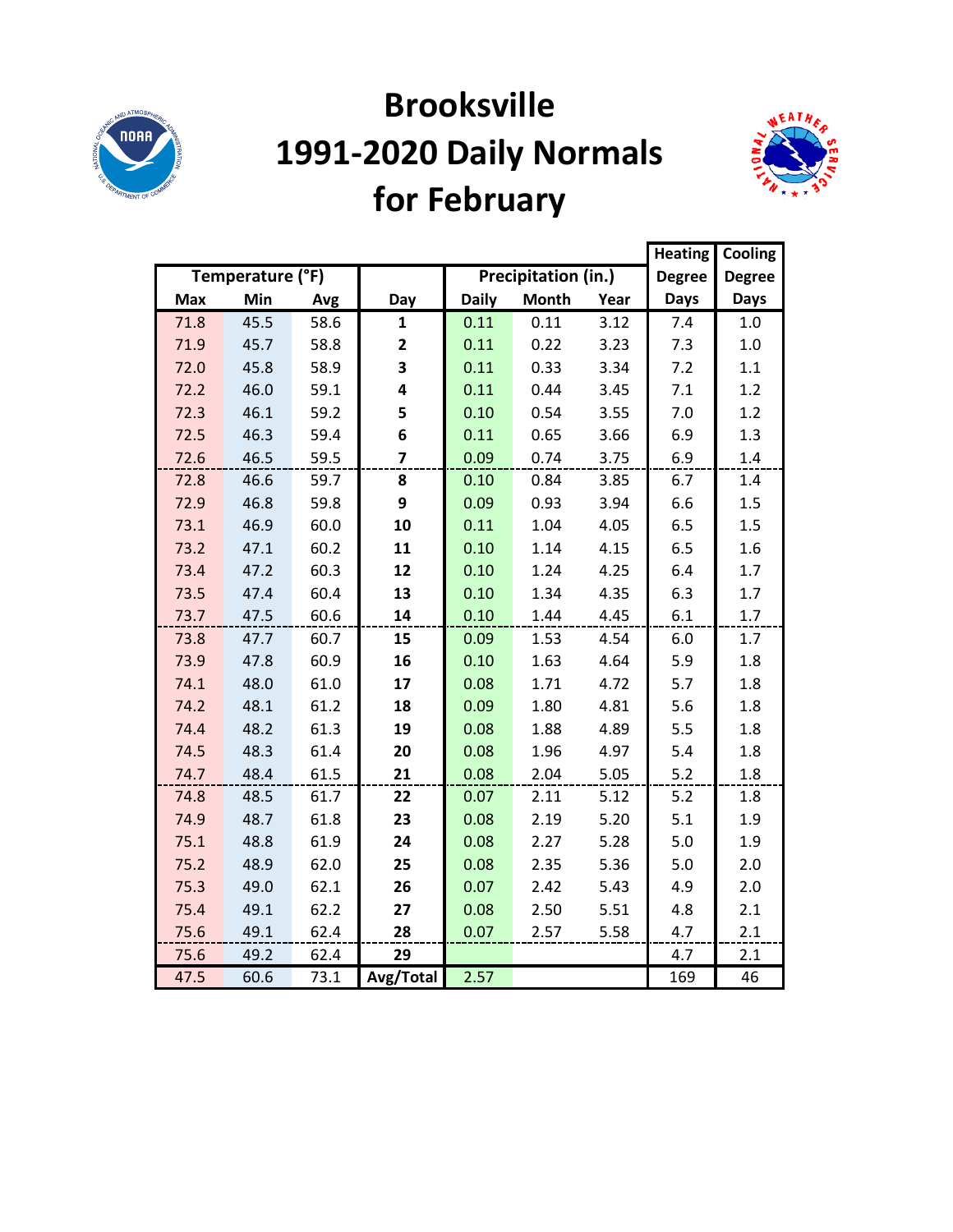

### **Brooksville 1991-2020 Daily Normals for March**



|      |                  |      |                         |              |                     |      | <b>Heating</b> | Cooling       |
|------|------------------|------|-------------------------|--------------|---------------------|------|----------------|---------------|
|      | Temperature (°F) |      |                         |              | Precipitation (in.) |      | Degree         | <b>Degree</b> |
| Max  | Min              | Avg  | Day                     | <b>Daily</b> | <b>Month</b>        | Year | <b>Days</b>    | <b>Days</b>   |
| 75.7 | 49.2             | 62.5 | $\mathbf{1}$            | 0.08         | 0.08                | 5.66 | 4.6            | 2.1           |
| 75.8 | 49.3             | 62.6 | $\mathbf{2}$            | 0.08         | 0.16                | 5.74 | 4.6            | 2.2           |
| 75.9 | 49.4             | 62.7 | 3                       | 0.07         | 0.23                | 5.81 | 4.5            | 2.2           |
| 76.1 | 49.5             | 62.8 | 4                       | 0.08         | 0.31                | 5.89 | 4.5            | 2.2           |
| 76.2 | 49.6             | 62.9 | 5                       | 0.08         | 0.39                | 5.97 | 4.4            | 2.3           |
| 76.3 | 49.7             | 63.0 | 6                       | 0.08         | 0.47                | 6.05 | 4.3            | 2.3           |
| 76.4 | 49.8             | 63.1 | $\overline{\mathbf{z}}$ | 0.09         | 0.56                | 6.14 | 4.3            | 2.4           |
| 76.5 | 49.9             | 63.2 | 8                       | 0.08         | 0.64                | 6.22 | 4.2            | 2.4           |
| 76.7 | 49.9             | 63.3 | 9                       | 0.09         | 0.73                | 6.31 | 4.1            | 2.4           |
| 76.8 | 50.0             | 63.4 | 10                      | 0.08         | 0.81                | 6.39 | 4.0            | 2.4           |
| 76.9 | 50.1             | 63.5 | 11                      | 0.08         | 0.89                | 6.47 | 3.8            | 2.4           |
| 77.0 | 50.2             | 63.6 | 12                      | 0.08         | 0.97                | 6.55 | 3.7            | 2.3           |
| 77.1 | 50.3             | 63.7 | 13                      | 0.07         | 1.04                | 6.62 | 3.6            | 2.3           |
| 77.3 | 50.4             | 63.9 | 14                      | 0.09         | 1.13                | 6.71 | 3.5            | 2.3           |
| 77.4 | 50.6             | 64.0 | 15                      | 0.08         | 1.21                | 6.79 | 3.4            | 2.4           |
| 77.5 | 50.7             | 64.1 | 16                      | 0.09         | 1.30                | 6.88 | 3.3            | 2.4           |
| 77.7 | 50.8             | 64.2 | 17                      | 0.10         | 1.40                | 6.98 | 3.2            | 2.5           |
| 77.8 | 50.9             | 64.3 | 18                      | 0.09         | 1.49                | 7.07 | 3.2            | 2.5           |
| 77.9 | 51.0             | 64.5 | 19                      | 0.09         | 1.58                | 7.16 | 3.1            | 2.6           |
| 78.1 | 51.1             | 64.6 | 20                      | 0.09         | 1.67                | 7.25 | 3.0            | 2.6           |
| 78.2 | 51.3             | 64.7 | 21                      | 0.09         | 1.76                | 7.34 | 2.9            | 2.7           |
| 78.3 | 51.4             | 64.9 | 22                      | 0.08         | 1.84                | 7.42 | 2.8            | 2.7           |
| 78.5 | 51.6             | 65.0 | 23                      | 0.10         | 1.94                | 7.52 | 2.7            | 2.7           |
| 78.6 | 51.7             | 65.2 | 24                      | 0.09         | 2.03                | 7.61 | 2.6            | 2.8           |
| 78.8 | 51.8             | 65.3 | 25                      | 0.08         | 2.11                | 7.69 | 2.5            | 2.8           |
| 78.9 | 52.0             | 65.5 | 26                      | 0.09         | 2.20                | 7.78 | 2.4            | 2.9           |
| 79.1 | 52.2             | 65.6 | 27                      | 0.09         | 2.29                | 7.87 | 2.4            | 3.0           |
| 79.3 | 52.3             | 65.8 | 28                      | 0.09         | 2.38                | 7.96 | 2.3            | 3.1           |
| 79.4 | 52.5             | 66.0 | 29                      | 0.10         | 2.48                | 8.06 | 2.2            | 3.1           |
| 79.6 | 52.6             | 66.1 | 30                      | 0.09         | 2.57                | 8.15 | 2.1            | 3.2           |
| 79.8 | 52.8             | 66.3 | 31                      | 0.09         | 2.66                | 8.24 | 2.0            | 3.3           |
| 50.8 | 64.2             | 77.1 | Avg/Total               | 2.66         |                     |      | 104            | 79            |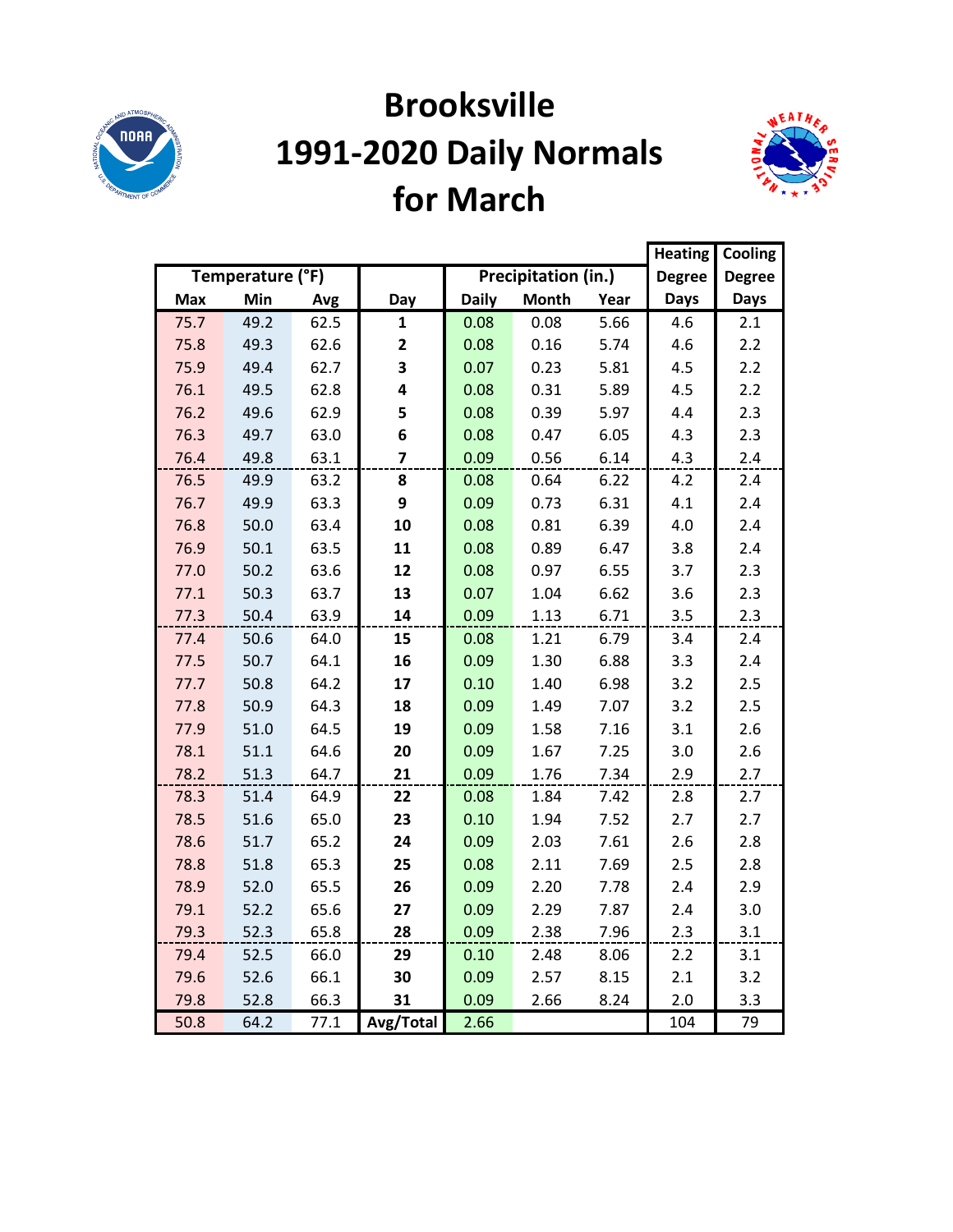

# **Brooksville 1991-2020 Daily Normals for April**



|            |                  |      |                |              |                     |       | <b>Heating</b> | Cooling       |
|------------|------------------|------|----------------|--------------|---------------------|-------|----------------|---------------|
|            | Temperature (°F) |      |                |              | Precipitation (in.) |       | <b>Degree</b>  | <b>Degree</b> |
| <b>Max</b> | Min              | Avg  | Day            | <b>Daily</b> | <b>Month</b>        | Year  | <b>Days</b>    | Days          |
| 79.9       | 53.0             | 66.5 | $\mathbf{1}$   | 0.08         | 0.08                | 8.32  | 1.9            | 3.4           |
| 80.1       | 53.2             | 66.6 | 2              | 0.09         | 0.17                | 8.41  | 1.9            | 3.5           |
| 80.3       | 53.3             | 66.8 | 3              | 0.08         | 0.25                | 8.49  | 1.8            | 3.6           |
| 80.5       | 53.5             | 67.0 | 4              | 0.08         | 0.33                | 8.57  | 1.7            | 3.7           |
| 80.7       | 53.7             | 67.2 | 5              | 0.08         | 0.41                | 8.65  | 1.6            | 3.8           |
| 80.9       | 53.9             | 67.4 | 6              | 0.09         | 0.50                | 8.74  | 1.5            | 3.9           |
| 81.1       | 54.1             | 67.6 | $\overline{7}$ | 0.08         | 0.58                | 8.82  | 1.5            | 4.0           |
| 81.3       | 54.2             | 67.8 | 8              | 0.08         | 0.66                | 8.90  | 1.4            | 4.2           |
| 81.5       | 54.4             | 67.9 | 9              | 0.07         | 0.73                | 8.97  | 1.4            | 4.3           |
| 81.7       | 54.6             | 68.1 | 10             | 0.08         | 0.81                | 9.05  | 1.3            | 4.5           |
| 81.9       | 54.8             | 68.3 | 11             | 0.08         | 0.89                | 9.13  | 1.3            | 4.6           |
| 82.1       | 55.0             | 68.5 | 12             | 0.07         | 0.96                | 9.20  | 1.2            | 4.8           |
| 82.3       | 55.2             | 68.7 | 13             | 0.07         | 1.03                | 9.27  | 1.2            | 4.9           |
| 82.5       | 55.4             | 68.9 | 14             | 0.07         | 1.10                | 9.34  | 1.1            | 5.0           |
| 82.7       | 55.6             | 69.1 | 15             | 0.06         | 1.16                | 9.40  | 1.0            | 5.1           |
| 82.9       | 55.8             | 69.3 | 16             | 0.06         | 1.22                | 9.46  | 0.9            | 5.3           |
| 83.1       | 56.0             | 69.5 | 17             | 0.06         | 1.28                | 9.52  | 0.9            | 5.4           |
| 83.3       | 56.1             | 69.7 | 18             | 0.07         | 1.35                | 9.59  | 0.8            | 5.6           |
| 83.5       | 56.3             | 69.9 | 19             | 0.07         | 1.42                | 9.66  | 0.8            | 5.7           |
| 83.7       | 56.5             | 70.1 | 20             | 0.07         | 1.49                | 9.73  | 0.7            | 5.9           |
| 83.9       | 56.7             | 70.3 | 21             | 0.07         | 1.56                | 9.80  | 0.7            | 6.0           |
| 84.1       | 56.9             | 70.5 | 22             | 0.07         | 1.63                | 9.87  | 0.6            | 6.2           |
| 84.3       | 57.1             | 70.7 | 23             | 0.07         | 1.70                | 9.94  | 0.6            | 6.3           |
| 84.5       | 57.3             | 70.9 | 24             | 0.07         | 1.77                | 10.01 | 0.5            | 6.4           |
| 84.7       | 57.5             | 71.1 | 25             | 0.07         | 1.84                | 10.08 | 0.4            | 6.6           |
| 84.9       | 57.7             | 71.3 | 26             | 0.06         | 1.90                | 10.14 | 0.4            | 6.7           |
| 85.1       | 57.9             | 71.5 | 27             | 0.07         | 1.97                | 10.21 | 0.3            | 6.8           |
| 85.3       | 58.2             | 71.7 | 28             | 0.07         | 2.04                | 10.28 | 0.3            | 7.0           |
| 85.5       | 58.4             | 71.9 | 29             | 0.07         | 2.11                | 10.35 | 0.3            | 7.2           |
| 85.7       | 58.6             | 72.1 | 30             | 0.07         | 2.18                | 10.42 | 0.2            | 7.4           |
| 55.7       | 69.2             | 81.6 | Avg/Total      | 2.18         |                     |       | 30             | 158           |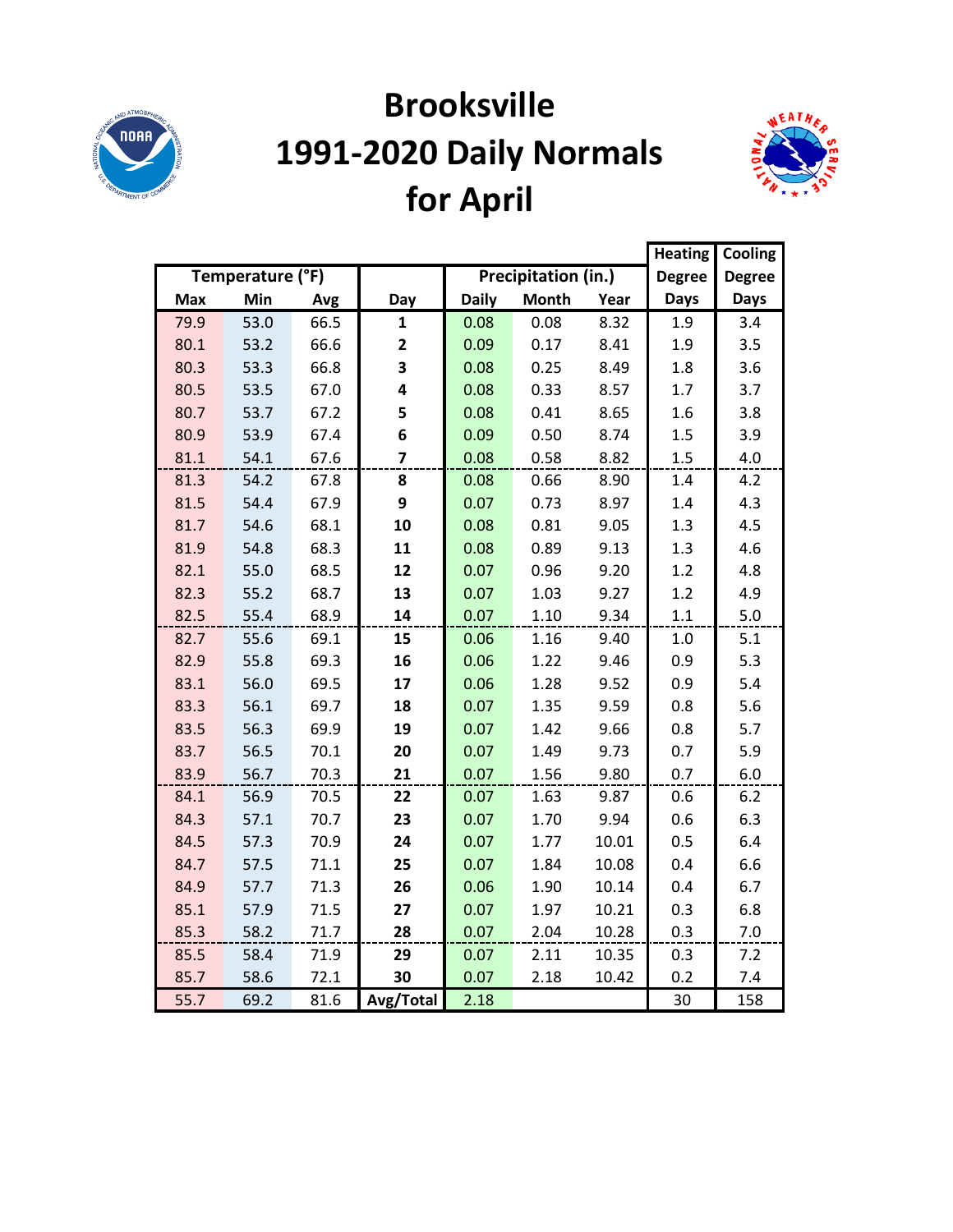

# **Brooksville 1991-2020 Daily Normals for May**



|            |                  |      | <b>Heating</b>          | Cooling      |                     |       |               |               |
|------------|------------------|------|-------------------------|--------------|---------------------|-------|---------------|---------------|
|            | Temperature (°F) |      |                         |              | Precipitation (in.) |       | <b>Degree</b> | <b>Degree</b> |
| <b>Max</b> | Min              | Avg  | Day                     | <b>Daily</b> | <b>Month</b>        | Year  | <b>Days</b>   | <b>Days</b>   |
| 85.9       | 58.8             | 72.3 | $\mathbf{1}$            | 0.06         | 0.06                | 10.48 | 0.2           | 7.6           |
| 86.1       | 59.0             | 72.5 | $\mathbf{2}$            | 0.06         | 0.12                | 10.54 | 0.2           | 7.7           |
| 86.3       | 59.2             | 72.8 | 3                       | 0.07         | 0.19                | 10.61 | 0.2           | 7.9           |
| 86.4       | 59.5             | 73.0 | 4                       | 0.07         | 0.26                | 10.68 | 0.1           | 8.1           |
| 86.6       | 59.7             | 73.2 | 5                       | 0.07         | 0.33                | 10.75 | 0.1           | 8.3           |
| 86.8       | 59.9             | 73.4 | 6                       | 0.07         | 0.40                | 10.82 | 0.1           | 8.4           |
| 87.0       | 60.2             | 73.6 | $\overline{\mathbf{z}}$ | 0.07         | 0.47                | 10.89 | 0.1           | 8.6           |
| 87.1       | 60.4             | 73.8 | 8                       | 0.07         | 0.54                | 10.96 | 0.0           | 8.8           |
| 87.3       | 60.7             | 74.0 | 9                       | 0.08         | 0.62                | 11.04 | 0.0           | 9.0           |
| 87.4       | 60.9             | 74.2 | 10                      | 0.08         | 0.70                | 11.12 | 0.0           | 9.2           |
| 87.6       | 61.2             | 74.4 | 11                      | 0.08         | 0.78                | 11.20 | 0.0           | 9.4           |
| 87.7       | 61.4             | 74.6 | 12                      | 0.08         | 0.86                | 11.28 | 0.0           | 9.6           |
| 87.9       | 61.7             | 74.8 | 13                      | 0.09         | 0.95                | 11.37 | 0.0           | 9.8           |
| 88.0       | 62.0             | 75.0 | 14                      | 0.09         | 1.04                | 11.46 | 0.0           | 10.0          |
| 88.1       | 62.2             | 75.2 | 15                      | 0.09         | 1.13                | 11.55 | 0.0           | 10.2          |
| 88.3       | 62.5             | 75.4 | 16                      | 0.11         | 1.24                | 11.66 | 0.0           | 10.4          |
| 88.4       | 62.8             | 75.6 | 17                      | 0.10         | 1.34                | 11.76 | 0.0           | 10.6          |
| 88.5       | 63.0             | 75.8 | 18                      | 0.11         | 1.45                | 11.87 | 0.0           | 10.8          |
| 88.6       | 63.3             | 76.0 | 19                      | 0.11         | 1.56                | 11.98 | 0.0           | 11.0          |
| 88.7       | 63.6             | 76.2 | 20                      | 0.11         | 1.67                | 12.09 | 0.0           | 11.2          |
| 88.9       | 63.9             | 76.4 | 21                      | 0.12         | 1.79                | 12.21 | 0.0           | 11.4          |
| 89.0       | 64.2             | 76.6 | 22                      | 0.12         | 1.91                | 12.33 | 0.0           | 11.6          |
| 89.1       | 64.5             | 76.8 | 23                      | 0.13         | 2.04                | 12.46 | 0.0           | 11.8          |
| 89.1       | 64.8             | 77.0 | 24                      | 0.15         | 2.19                | 12.61 | 0.0           | 12.0          |
| 89.2       | 65.0             | 77.1 | 25                      | 0.15         | 2.34                | 12.76 | 0.0           | 12.1          |
| 89.3       | 65.3             | 77.3 | 26                      | 0.17         | 2.51                | 12.93 | 0.0           | 12.3          |
| 89.4       | 65.6             | 77.5 | 27                      | 0.16         | 2.67                | 13.09 | 0.0           | 12.5          |
| 89.5       | 65.9             | 77.7 | 28                      | 0.16         | 2.83                | 13.25 | 0.0           | 12.7          |
| 89.6       | 66.2             | 77.9 | 29                      | 0.17         | 3.00                | 13.42 | 0.0           | 12.9          |
| 89.6       | 66.5             | 78.0 | 30                      | 0.18         | 3.18                | 13.60 | 0.0           | 13.0          |
| 89.7       | 66.7             | 78.2 | 31                      | 0.17         | 3.35                | 13.77 | 0.0           | 13.2          |
| 62.6       | 75.3             | 87.7 | Avg/Total               | 3.35         |                     |       | $\mathbf{1}$  | 322           |

 $\hat{x}$  = Greater than zero, but less than 1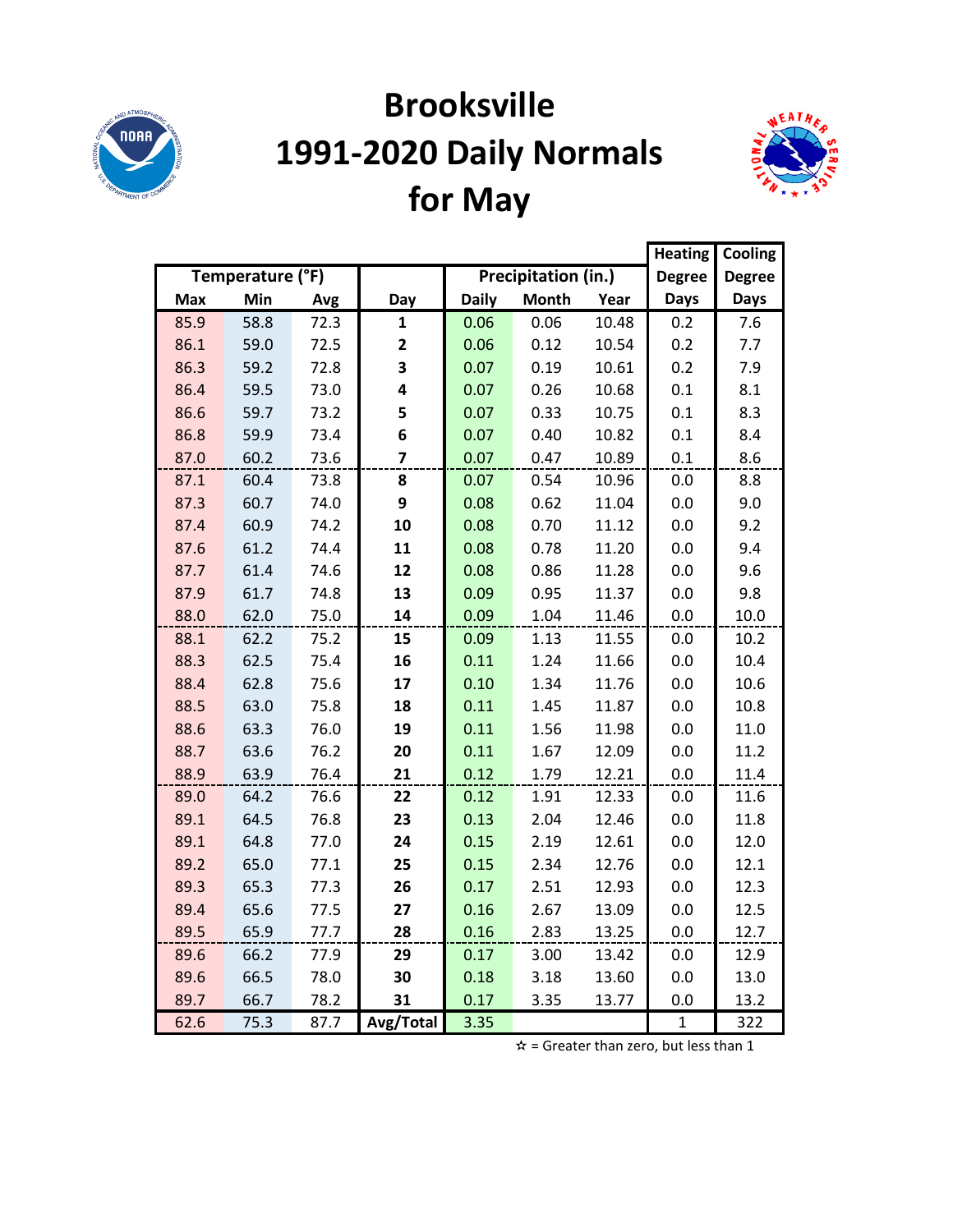

# **Brooksville 1991-2020 Daily Normals for June**



|            |                  |      |                |              |                     | <b>Heating</b> | Cooling       |               |
|------------|------------------|------|----------------|--------------|---------------------|----------------|---------------|---------------|
|            | Temperature (°F) |      |                |              | Precipitation (in.) |                | <b>Degree</b> | <b>Degree</b> |
| <b>Max</b> | Min              | Avg  | Day            | <b>Daily</b> | <b>Month</b>        | Year           | <b>Days</b>   | <b>Days</b>   |
| 89.8       | 67.0             | 78.4 | $\mathbf{1}$   | 0.21         | 0.21                | 13.98          | 0.0           | 13.4          |
| 89.8       | 67.3             | 78.5 | 2              | 0.22         | 0.43                | 14.20          | 0.0           | 13.5          |
| 89.9       | 67.5             | 78.7 | 3              | 0.22         | 0.65                | 14.42          | 0.0           | 13.7          |
| 89.9       | 67.8             | 78.9 | 4              | 0.21         | 0.86                | 14.63          | 0.0           | 13.8          |
| 90.0       | 68.0             | 79.0 | 5              | 0.23         | 1.09                | 14.86          | 0.0           | 14.0          |
| 90.0       | 68.3             | 79.1 | 6              | 0.23         | 1.32                | 15.09          | 0.0           | 14.1          |
| 90.0       | 68.5             | 79.3 | $\overline{7}$ | 0.23         | 1.55                | 15.32          | 0.0           | 14.3          |
| 90.1       | 68.8             | 79.4 | 8              | 0.24         | 1.79                | 15.56          | 0.0           | 14.4          |
| 90.1       | 69.0             | 79.5 | 9              | 0.24         | 2.03                | 15.80          | 0.0           | 14.5          |
| 90.1       | 69.2             | 79.7 | 10             | 0.26         | 2.29                | 16.06          | 0.0           | 14.7          |
| 90.2       | 69.4             | 79.8 | 11             | 0.27         | 2.56                | 16.33          | 0.0           | 14.8          |
| 90.2       | 69.6             | 79.9 | 12             | 0.27         | 2.83                | 16.60          | 0.0           | 14.9          |
| 90.2       | 69.8             | 80.0 | 13             | 0.26         | 3.09                | 16.86          | 0.0           | 15.0          |
| 90.2       | 70.0             | 80.1 | 14             | 0.27         | 3.36                | 17.13          | 0.0           | 15.1          |
| 90.3       | 70.1             | 80.2 | 15             | 0.28         | 3.64                | 17.41          | 0.0           | 15.2          |
| 90.3       | 70.3             | 80.3 | 16             | 0.28         | 3.92                | 17.69          | 0.0           | 15.3          |
| 90.3       | 70.5             | 80.4 | 17             | 0.28         | 4.20                | 17.97          | 0.0           | 15.4          |
| 90.3       | 70.6             | 80.5 | 18             | 0.28         | 4.48                | 18.25          | 0.0           | 15.4          |
| 90.3       | 70.7             | 80.5 | 19             | 0.29         | 4.77                | 18.54          | 0.0           | 15.5          |
| 90.3       | 70.9             | 80.6 | 20             | 0.28         | 5.05                | 18.82          | 0.0           | 15.6          |
| 90.3       | 71.0             | 80.7 | 21             | 0.27         | 5.32                | 19.09          | 0.0           | 15.7          |
| 90.3       | 71.1             | 80.7 | 22             | 0.27         | 5.59                | 19.36          | 0.0           | 15.7          |
| 90.4       | 71.2             | 80.8 | 23             | 0.28         | 5.87                | 19.64          | 0.0           | 15.8          |
| 90.4       | 71.3             | 80.8 | 24             | 0.27         | 6.14                | 19.91          | 0.0           | 15.8          |
| 90.4       | 71.4             | 80.9 | 25             | 0.27         | 6.41                | 20.18          | 0.0           | 15.9          |
| 90.4       | 71.5             | 80.9 | 26             | 0.29         | 6.70                | 20.47          | 0.0           | 15.9          |
| 90.4       | 71.5             | 81.0 | 27             | 0.29         | 6.99                | 20.76          | 0.0           | 16.0          |
| 90.4       | 71.6             | 81.0 | 28             | 0.30         | 7.29                | 21.06          | 0.0           | 16.0          |
| 90.4       | 71.6             | 81.0 | 29             | 0.31         | 7.60                | 21.37          | 0.0           | 16.0          |
| 90.4       | 71.7             | 81.0 | 30             | 0.31         | 7.91                | 21.68          | 0.0           | 16.0          |
| 69.9       | 80.1             | 90.4 | Avg/Total      | 7.91         |                     |                | $\pmb{0}$     | 451           |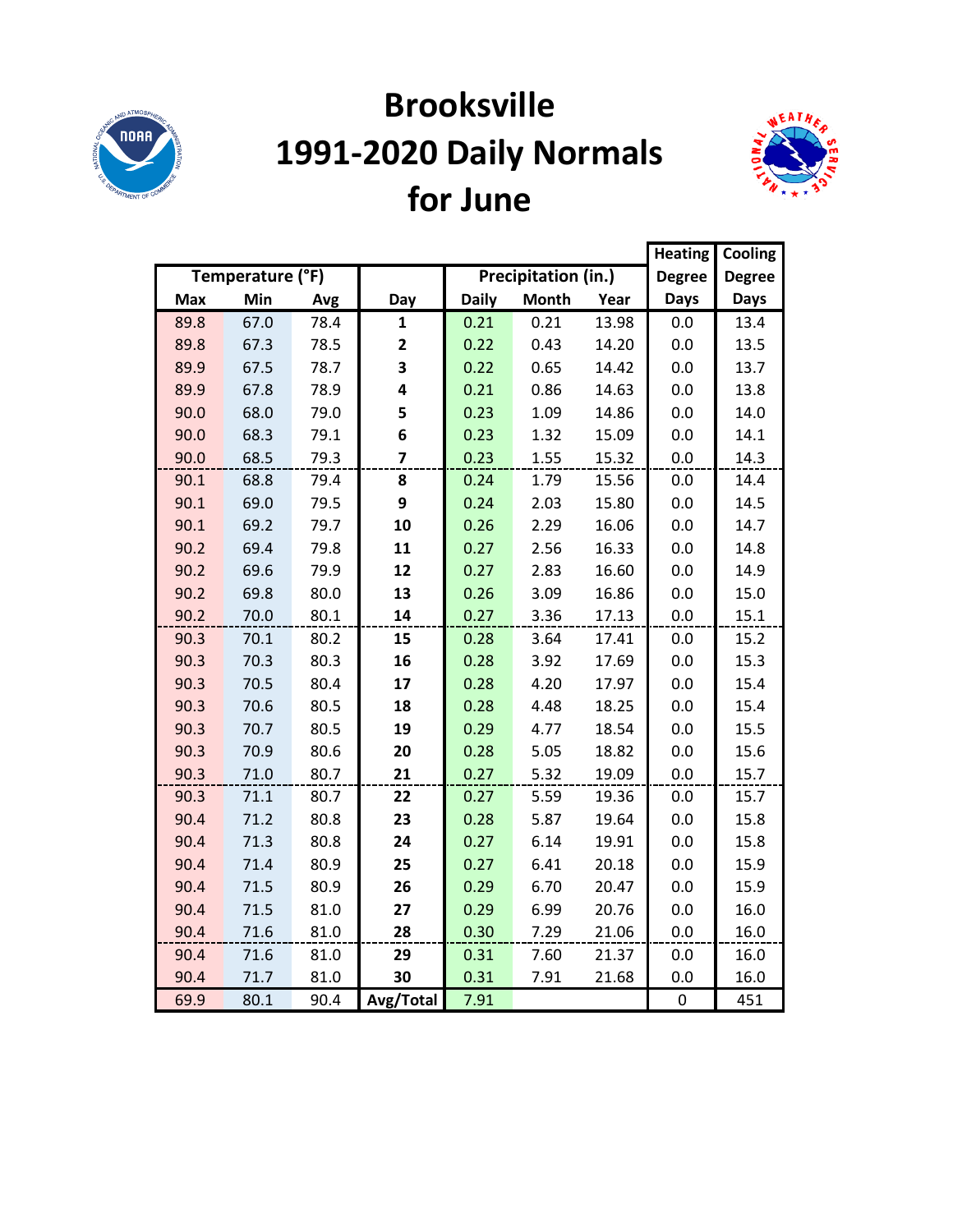

# **Brooksville 1991-2020 Daily Normals for July**



|            |                  | <b>Heating</b> | Cooling                 |              |                     |       |               |               |
|------------|------------------|----------------|-------------------------|--------------|---------------------|-------|---------------|---------------|
|            | Temperature (°F) |                |                         |              | Precipitation (in.) |       | <b>Degree</b> | <b>Degree</b> |
| <b>Max</b> | Min              | Avg            | Day                     | <b>Daily</b> | <b>Month</b>        | Year  | <b>Days</b>   | <b>Days</b>   |
| 90.4       | 71.7             | 81.1           | $\mathbf{1}$            | 0.29         | 0.29                | 21.97 | 0.0           | 16.1          |
| 90.4       | 71.8             | 81.1           | $\mathbf{2}$            | 0.31         | 0.60                | 22.28 | 0.0           | 16.1          |
| 90.4       | 71.8             | 81.1           | 3                       | 0.31         | 0.91                | 22.59 | 0.0           | 16.1          |
| 90.4       | 71.9             | 81.1           | 4                       | 0.31         | 1.22                | 22.90 | 0.0           | 16.1          |
| 90.4       | 71.9             | 81.2           | 5                       | 0.30         | 1.52                | 23.20 | 0.0           | 16.2          |
| 90.4       | 71.9             | 81.2           | 6                       | 0.31         | 1.83                | 23.51 | 0.0           | 16.2          |
| 90.5       | 71.9             | 81.2           | $\overline{\mathbf{z}}$ | 0.30         | 2.13                | 23.81 | 0.0           | 16.2          |
| 90.5       | 71.9             | 81.2           | 8                       | 0.32         | 2.45                | 24.13 | 0.0           | 16.2          |
| 90.5       | 72.0             | 81.2           | 9                       | 0.30         | 2.75                | 24.43 | 0.0           | 16.2          |
| 90.5       | 72.0             | 81.2           | 10                      | 0.31         | 3.06                | 24.74 | 0.0           | 16.2          |
| 90.5       | 72.0             | 81.2           | 11                      | 0.31         | 3.37                | 25.05 | 0.0           | 16.2          |
| 90.5       | 72.0             | 81.3           | 12                      | 0.32         | 3.69                | 25.37 | 0.0           | 16.3          |
| 90.5       | 72.0             | 81.3           | 13                      | 0.31         | 4.00                | 25.68 | 0.0           | 16.3          |
| 90.5       | 72.0             | 81.3           | 14                      | 0.30         | 4.30                | 25.98 | 0.0           | 16.3          |
| 90.6       | 72.0             | 81.3           | 15                      | 0.30         | 4.60                | 26.28 | 0.0           | 16.3          |
| 90.6       | 72.0             | 81.3           | 16                      | 0.31         | 4.91                | 26.59 | 0.0           | 16.3          |
| 90.6       | 72.0             | 81.3           | 17                      | 0.31         | 5.22                | 26.90 | 0.0           | 16.3          |
| 90.6       | 72.0             | 81.3           | 18                      | 0.31         | 5.53                | 27.21 | 0.0           | 16.3          |
| 90.6       | 72.0             | 81.3           | 19                      | 0.32         | 5.85                | 27.53 | 0.0           | 16.3          |
| 90.7       | 72.0             | 81.4           | 20                      | 0.32         | 6.17                | 27.85 | 0.0           | 16.4          |
| 90.7       | 72.1             | 81.4           | 21                      | 0.31         | 6.48                | 28.16 | 0.0           | 16.4          |
| 90.7       | 72.1             | 81.4           | 22                      | 0.31         | 6.79                | 28.47 | 0.0           | 16.4          |
| 90.7       | 72.1             | 81.4           | 23                      | 0.30         | 7.09                | 28.77 | 0.0           | 16.4          |
| 90.7       | 72.1             | 81.4           | 24                      | 0.30         | 7.39                | 29.07 | 0.0           | 16.4          |
| 90.7       | 72.1             | 81.4           | 25                      | 0.31         | 7.70                | 29.38 | 0.0           | 16.4          |
| 90.8       | 72.1             | 81.4           | 26                      | 0.29         | 7.99                | 29.67 | 0.0           | 16.4          |
| 90.8       | 72.1             | 81.4           | 27                      | 0.30         | 8.29                | 29.97 | 0.0           | 16.4          |
| 90.8       | 72.1             | 81.5           | 28                      | 0.28         | 8.57                | 30.25 | 0.0           | 16.5          |
| 90.8       | 72.1             | 81.5           | 29                      | 0.29         | 8.86                | 30.54 | 0.0           | 16.5          |
| 90.8       | 72.1             | 81.5           | 30                      | 0.27         | 9.13                | 30.81 | 0.0           | 16.5          |
| 90.9       | 72.1             | 81.5           | 31                      | 0.28         | 9.41                | 31.09 | 0.0           | 16.5          |
| 72.0       | 81.3             | 90.1           | Avg/Total               | 9.41         |                     |       | 0             | 505           |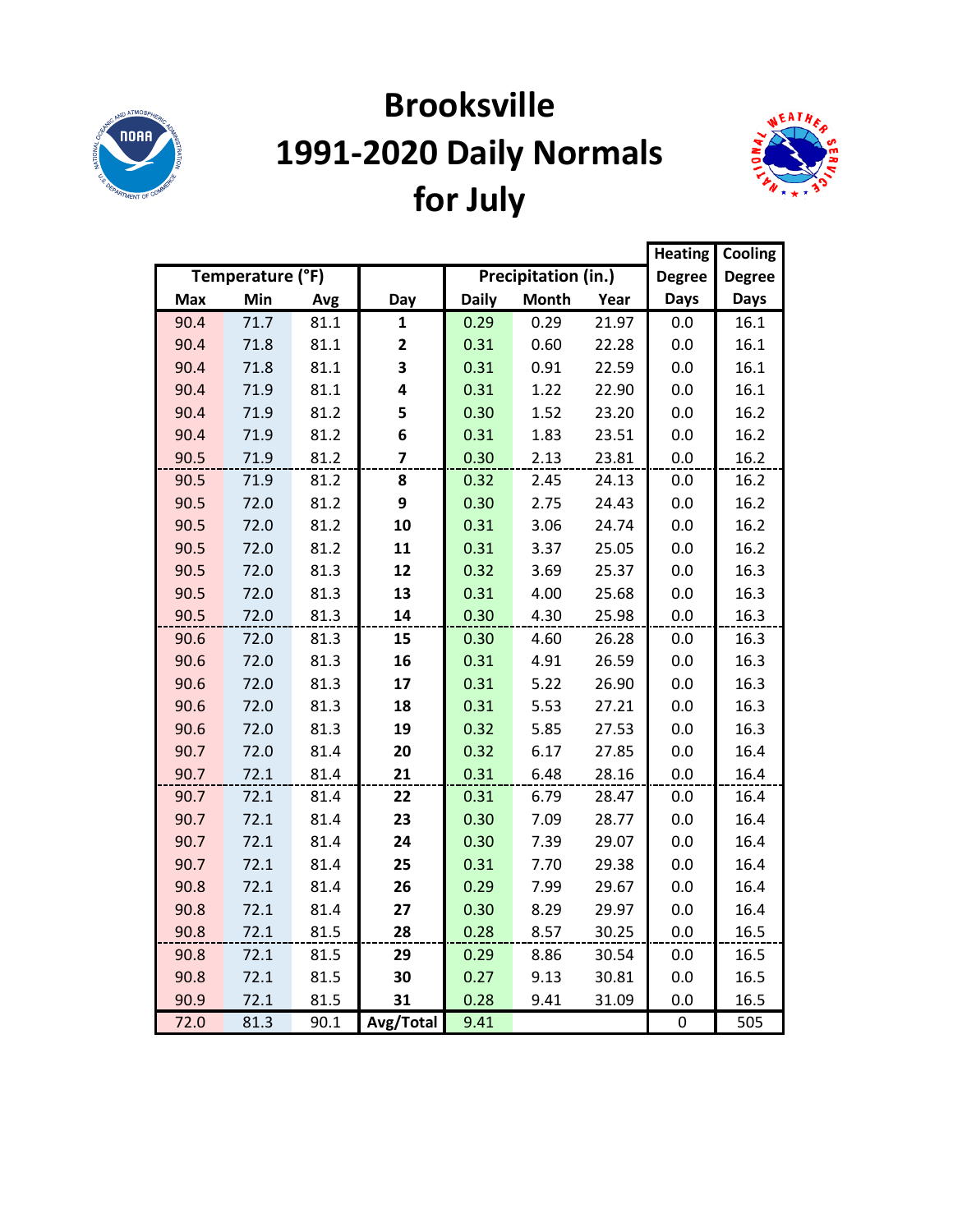

# **Brooksville 1991-2020 Daily Normals for August**



|            |                  |      |              |              |                     |       | <b>Heating</b> | Cooling       |
|------------|------------------|------|--------------|--------------|---------------------|-------|----------------|---------------|
|            | Temperature (°F) |      |              |              | Precipitation (in.) |       | <b>Degree</b>  | <b>Degree</b> |
| <b>Max</b> | Min              | Avg  | Day          | <b>Daily</b> | <b>Month</b>        | Year  | <b>Days</b>    | <b>Days</b>   |
| 90.9       | 72.2             | 81.5 | 1            | 0.28         | 0.28                | 31.37 | 0.0            | 16.5          |
| 90.9       | 72.2             | 81.5 | $\mathbf{2}$ | 0.28         | 0.56                | 31.65 | 0.0            | 16.5          |
| 90.9       | 72.2             | 81.5 | 3            | 0.29         | 0.85                | 31.94 | 0.0            | 16.5          |
| 90.9       | 72.2             | 81.5 | 4            | 0.29         | 1.14                | 32.23 | 0.0            | 16.5          |
| 90.9       | 72.2             | 81.6 | 5            | 0.28         | 1.42                | 32.51 | 0.0            | 16.6          |
| 90.9       | 72.2             | 81.6 | 6            | 0.27         | 1.69                | 32.78 | 0.0            | 16.6          |
| 91.0       | 72.2             | 81.6 | 7            | 0.27         | 1.96                | 33.05 | $0.0\,$        | 16.6          |
| 91.0       | 72.2             | 81.6 | 8            | 0.27         | 2.23                | 33.32 | 0.0            | 16.6          |
| 91.0       | 72.2             | 81.6 | 9            | 0.26         | 2.49                | 33.58 | 0.0            | 16.6          |
| 91.0       | 72.2             | 81.6 | 10           | 0.25         | 2.74                | 33.83 | 0.0            | 16.6          |
| 91.0       | 72.2             | 81.6 | 11           | 0.26         | 3.00                | 34.09 | 0.0            | 16.6          |
| 91.0       | 72.2             | 81.6 | 12           | 0.27         | 3.27                | 34.36 | 0.0            | 16.6          |
| 91.0       | 72.2             | 81.6 | 13           | 0.26         | 3.53                | 34.62 | 0.0            | 16.6          |
| 91.0       | 72.2             | 81.6 | 14           | 0.26         | 3.79                | 34.88 | 0.0            | 16.6          |
| 91.0       | 72.2             | 81.6 | 15           | 0.25         | 4.04                | 35.13 | 0.0            | 16.6          |
| 91.0       | 72.2             | 81.6 | 16           | 0.25         | 4.29                | 35.38 | 0.0            | 16.6          |
| 91.0       | 72.2             | 81.6 | 17           | 0.25         | 4.54                | 35.63 | 0.0            | 16.6          |
| 91.0       | 72.2             | 81.6 | 18           | 0.25         | 4.79                | 35.88 | 0.0            | 16.6          |
| 91.0       | 72.1             | 81.5 | 19           | 0.27         | 5.06                | 36.15 | 0.0            | 16.5          |
| 90.9       | 72.1             | 81.5 | 20           | 0.26         | 5.32                | 36.41 | 0.0            | 16.5          |
| 90.9       | 72.1             | 81.5 | 21           | 0.26         | 5.58                | 36.67 | 0.0            | 16.5          |
| 90.9       | 72.1             | 81.5 | 22           | 0.26         | 5.84                | 36.93 | 0.0            | 16.5          |
| 90.9       | 72.1             | 81.5 | 23           | 0.27         | 6.11                | 37.20 | 0.0            | 16.5          |
| 90.9       | 72.0             | 81.4 | 24           | 0.25         | 6.36                | 37.45 | 0.0            | 16.4          |
| 90.8       | 72.0             | 81.4 | 25           | 0.26         | 6.62                | 37.71 | 0.0            | 16.4          |
| 90.8       | 72.0             | 81.4 | 26           | 0.27         | 6.89                | 37.98 | 0.0            | 16.4          |
| 90.8       | 71.9             | 81.4 | 27           | 0.26         | 7.15                | 38.24 | 0.0            | 16.4          |
| 90.8       | 71.9             | 81.3 | 28           | 0.25         | 7.40                | 38.49 | 0.0            | 16.3          |
| 90.7       | 71.9             | 81.3 | 29           | 0.24         | 7.64                | 38.73 | 0.0            | 16.3          |
| 90.7       | 71.8             | 81.2 | 30           | 0.24         | 7.88                | 38.97 | 0.0            | 16.2          |
| 90.6       | 71.8             | 81.2 | 31           | 0.24         | 8.12                | 39.21 | 0.0            | 16.2          |
| 72.1       | 81.5             | 90.8 | Avg/Total    | 8.12         |                     |       | 0              | 512           |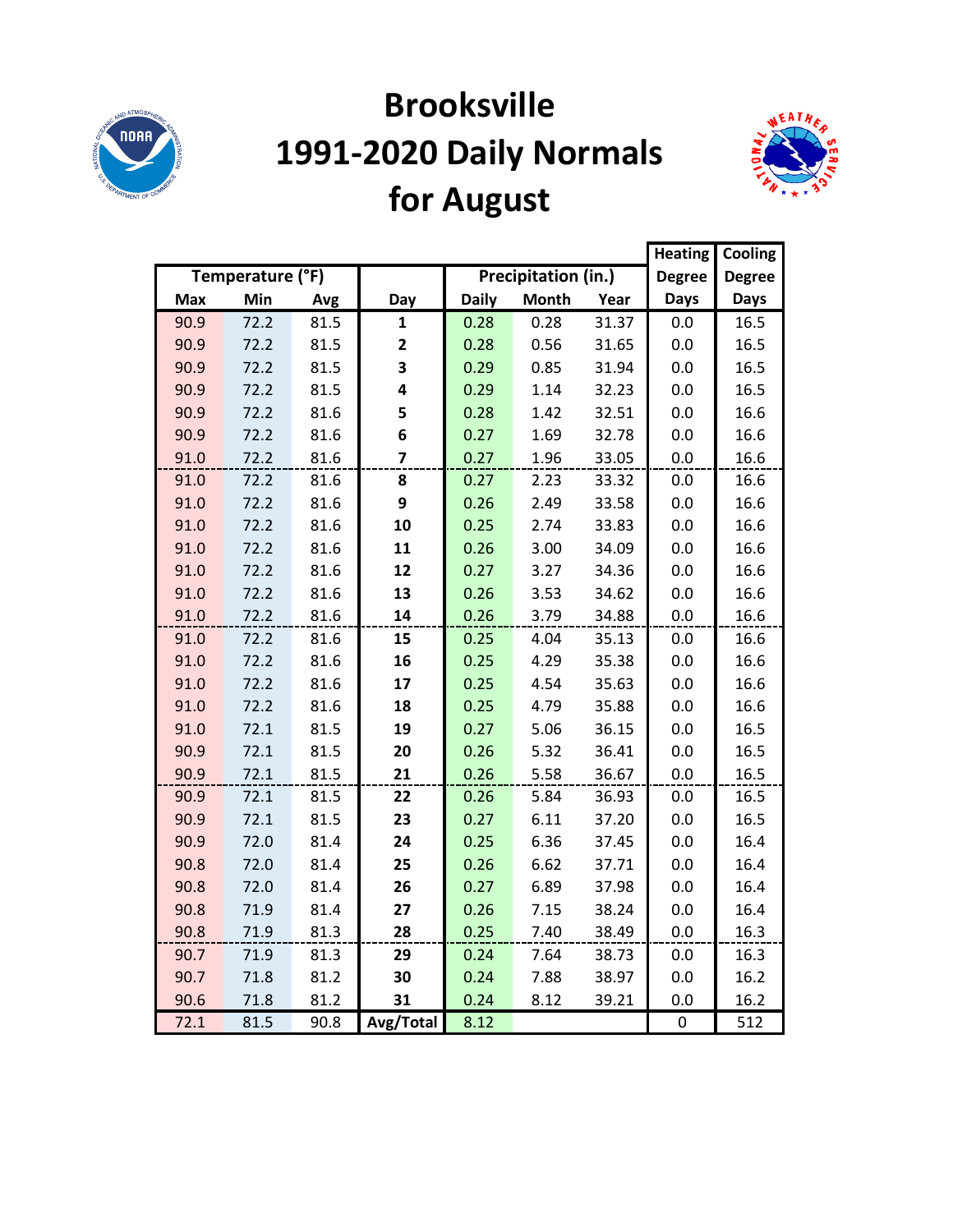

## **Brooksville 1991-2020 Daily Normals for September**



|            |                  |      |                |              |                     |       | <b>Heating</b> | Cooling       |
|------------|------------------|------|----------------|--------------|---------------------|-------|----------------|---------------|
|            | Temperature (°F) |      |                |              | Precipitation (in.) |       | <b>Degree</b>  | <b>Degree</b> |
| <b>Max</b> | Min              | Avg  | Day            | <b>Daily</b> | <b>Month</b>        | Year  | <b>Days</b>    | <b>Days</b>   |
| 90.6       | 71.7             | 81.2 | 1              | 0.25         | 0.25                | 39.46 | 0.0            | 16.2          |
| 90.6       | 71.7             | 81.1 | 2              | 0.25         | 0.50                | 39.71 | 0.0            | 16.1          |
| 90.5       | 71.6             | 81.1 | 3              | 0.25         | 0.75                | 39.96 | 0.0            | 16.1          |
| 90.5       | 71.5             | 81.0 | 4              | 0.25         | 1.00                | 40.21 | 0.0            | 16.0          |
| 90.4       | 71.5             | 80.9 | 5              | 0.25         | 1.25                | 40.46 | 0.0            | 15.9          |
| 90.4       | 71.4             | 80.9 | 6              | 0.24         | 1.49                | 40.70 | 0.0            | 15.9          |
| 90.3       | 71.3             | 80.8 | $\overline{7}$ | 0.23         | 1.72                | 40.93 | 0.0            | 15.8          |
| 90.2       | 71.2             | 80.7 | 8              | 0.23         | 1.95                | 41.16 | 0.0            | 15.7          |
| 90.2       | 71.1             | 80.7 | 9              | 0.23         | 2.18                | 41.39 | 0.0            | 15.7          |
| 90.1       | 71.0             | 80.6 | 10             | 0.21         | 2.39                | 41.60 | 0.0            | 15.6          |
| 90.0       | 70.9             | 80.5 | 11             | 0.23         | 2.62                | 41.83 | 0.0            | 15.5          |
| 90.0       | 70.8             | 80.4 | 12             | 0.22         | 2.84                | 42.05 | 0.0            | 15.4          |
| 89.9       | 70.7             | 80.3 | 13             | 0.22         | 3.06                | 42.27 | 0.0            | 15.3          |
| 89.8       | 70.6             | 80.2 | 14             | 0.21         | 3.27                | 42.48 | 0.0            | 15.2          |
| 89.7       | 70.5             | 80.1 | 15             | 0.21         | 3.48                | 42.69 | 0.0            | 15.1          |
| 89.6       | 70.3             | 80.0 | 16             | 0.20         | 3.68                | 42.89 | 0.0            | 15.0          |
| 89.5       | 70.2             | 79.9 | 17             | 0.18         | 3.86                | 43.07 | 0.0            | 14.8          |
| 89.4       | 70.0             | 79.7 | 18             | 0.18         | 4.04                | 43.25 | 0.0            | 14.7          |
| 89.3       | 69.9             | 79.6 | 19             | 0.18         | 4.22                | 43.43 | 0.0            | 14.6          |
| 89.2       | 69.7             | 79.4 | 20             | 0.18         | 4.40                | 43.61 | 0.0            | 14.4          |
| 89.1       | 69.5             | 79.3 | 21             | 0.16         | 4.56                | 43.77 | 0.0            | 14.3          |
| 89.0       | 69.3             | 79.1 | 22             | 0.16         | 4.72                | 43.93 | 0.0            | 14.1          |
| 88.8       | 69.1             | 79.0 | 23             | 0.15         | 4.87                | 44.08 | 0.0            | 14.0          |
| 88.7       | 68.9             | 78.8 | 24             | 0.14         | 5.01                | 44.22 | 0.0            | 13.8          |
| 88.6       | 68.7             | 78.6 | 25             | 0.14         | 5.15                | 44.36 | 0.0            | 13.6          |
| 88.4       | 68.5             | 78.4 | 26             | 0.14         | 5.29                | 44.50 | 0.0            | 13.4          |
| 88.3       | 68.2             | 78.2 | 27             | 0.13         | 5.42                | 44.63 | 0.0            | 13.2          |
| 88.1       | 68.0             | 78.0 | 28             | 0.14         | 5.56                | 44.77 | 0.0            | 13.0          |
| 88.0       | 67.7             | 77.8 | 29             | 0.11         | 5.67                | 44.88 | 0.0            | 12.8          |
| 87.8       | 67.4             | 77.6 | 30             | 0.12         | 5.79                | 45.00 | 0.0            | 12.6          |
| 70.1       | 79.8             | 89.3 | Avg/Total      | 5.79         |                     |       | $\bigstar$     | 444           |

 $\hat{x}$  = Greater than zero, but less than 1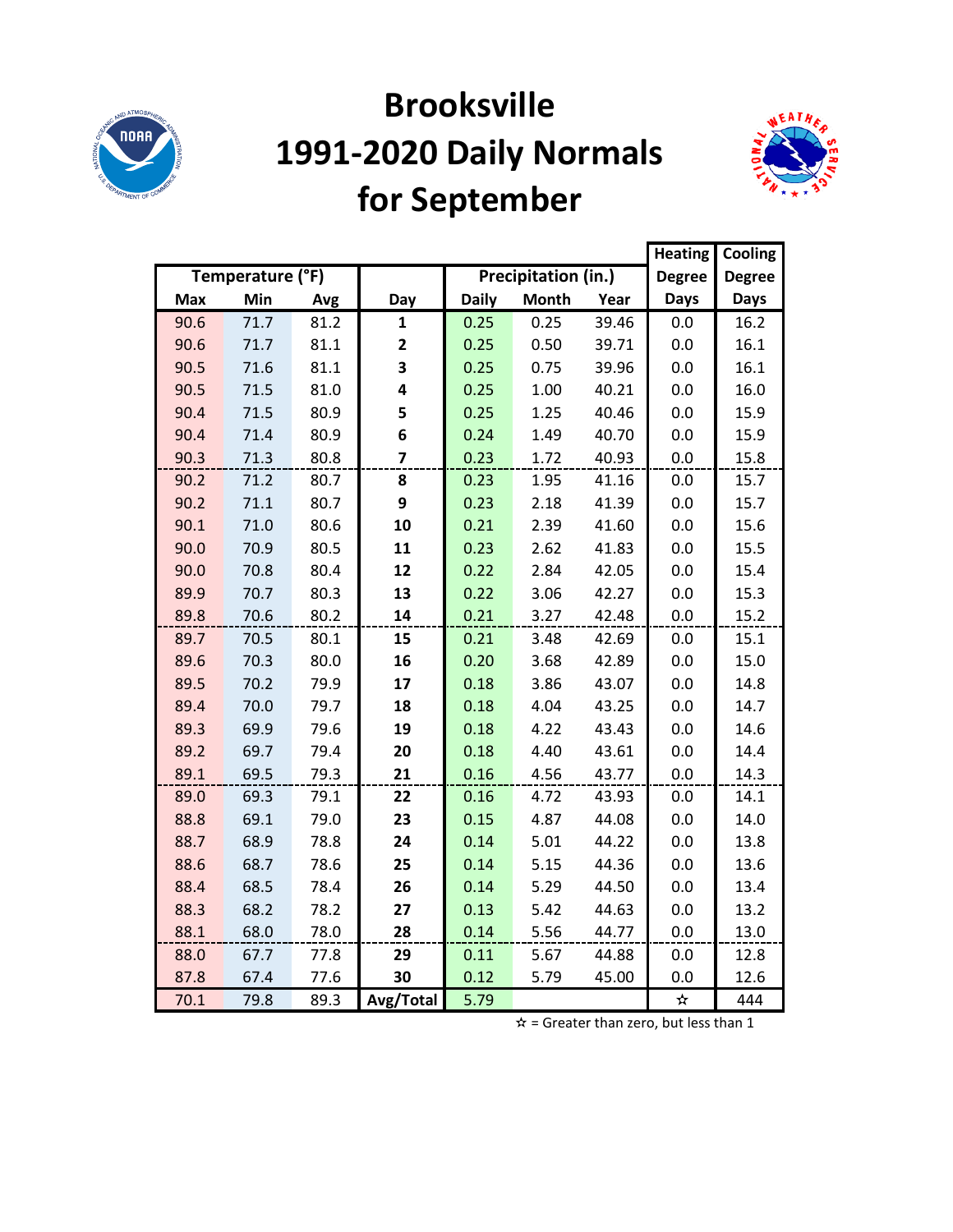

#### **Brooksville 1991-2020 Daily Normals for October**



|            |                  |      |                         |              |                     |       | <b>Heating</b> | Cooling       |
|------------|------------------|------|-------------------------|--------------|---------------------|-------|----------------|---------------|
|            | Temperature (°F) |      |                         |              | Precipitation (in.) |       | <b>Degree</b>  | <b>Degree</b> |
| <b>Max</b> | Min              | Avg  | Day                     | <b>Daily</b> | <b>Month</b>        | Year  | <b>Days</b>    | <b>Days</b>   |
| 87.7       | 67.1             | 77.4 | $\mathbf{1}$            | 0.14         | 0.14                | 45.14 | 0.0            | 12.4          |
| 87.5       | 66.8             | 77.2 | $\mathbf{2}$            | 0.13         | 0.27                | 45.27 | 0.0            | 12.2          |
| 87.3       | 66.5             | 76.9 | 3                       | 0.12         | 0.39                | 45.39 | 0.1            | 12.0          |
| 87.1       | 66.2             | 76.7 | 4                       | 0.12         | 0.51                | 45.51 | 0.1            | 11.7          |
| 86.9       | 65.9             | 76.4 | 5                       | 0.11         | 0.62                | 45.62 | 0.1            | 11.5          |
| 86.7       | 65.5             | 76.1 | 6                       | 0.12         | 0.74                | 45.74 | 0.1            | 11.2          |
| 86.5       | 65.2             | 75.9 | $\overline{\mathbf{z}}$ | 0.12         | 0.86                | 45.86 | 0.1            | 10.9          |
| 86.3       | 64.8             | 75.6 | 8                       | 0.12         | 0.98                | 45.98 | 0.1            | 10.7          |
| 86.1       | 64.5             | 75.3 | 9                       | 0.12         | 1.10                | 46.10 | 0.1            | 10.4          |
| 85.9       | 64.1             | 75.0 | 10                      | 0.10         | 1.20                | 46.20 | 0.1            | 10.1          |
| 85.7       | 63.7             | 74.7 | 11                      | 0.10         | 1.30                | 46.30 | 0.2            | 9.9           |
| 85.5       | 63.4             | 74.4 | 12                      | 0.09         | 1.39                | 46.39 | 0.2            | 9.6           |
| 85.3       | 63.0             | 74.1 | 13                      | 0.09         | 1.48                | 46.48 | 0.3            | 9.4           |
| 85.1       | 62.6             | 73.8 | 14                      | 0.08         | 1.56                | 46.56 | 0.3            | 9.1           |
| 84.8       | 62.2             | 73.5 | 15                      | 0.09         | 1.65                | 46.65 | 0.3            | 8.8           |
| 84.6       | 61.8             | 73.2 | 16                      | 0.09         | 1.74                | 46.74 | 0.4            | 8.6           |
| 84.4       | 61.4             | 72.9 | 17                      | 0.08         | 1.82                | 46.82 | 0.4            | 8.3           |
| 84.1       | 61.0             | 72.6 | 18                      | 0.08         | 1.90                | 46.90 | 0.5            | 8.0           |
| 83.9       | 60.6             | 72.2 | 19                      | 0.08         | 1.98                | 46.98 | 0.6            | 7.8           |
| 83.6       | 60.2             | 71.9 | 20                      | 0.07         | 2.05                | 47.05 | 0.7            | 7.6           |
| 83.4       | 59.8             | 71.6 | 21                      | 0.07         | 2.12                | 47.12 | 0.8            | 7.4           |
| 83.2       | 59.4             | 71.3 | 22                      | 0.07         | 2.19                | 47.19 | 0.9            | 7.1           |
| 82.9       | 59.0             | 71.0 | 23                      | 0.07         | 2.26                | 47.26 | 1.0            | 6.9           |
| 82.7       | 58.6             | 70.6 | 24                      | 0.07         | 2.33                | 47.33 | 1.0            | 6.7           |
| 82.4       | 58.2             | 70.3 | 25                      | 0.06         | 2.39                | 47.39 | 1.1            | 6.4           |
| 82.2       | 57.8             | 70.0 | 26                      | 0.07         | 2.46                | 47.46 | 1.1            | 6.2           |
| 82.0       | 57.4             | 69.7 | 27                      | 0.06         | 2.52                | 47.52 | 1.2            | 5.9           |
| 81.7       | 57.1             | 69.4 | 28                      | 0.07         | 2.59                | 47.59 | 1.2            | 5.6           |
| 81.5       | 56.7             | 69.1 | 29                      | 0.07         | 2.66                | 47.66 | 1.3            | 5.4           |
| 81.3       | 56.3             | 68.8 | 30                      | 0.07         | 2.73                | 47.73 | 1.4            | 5.2           |
| 81.0       | 56.0             | 68.5 | 31                      | 0.06         | 2.79                | 47.79 | 1.5            | 5.0           |
| 61.7       | 73.1             | 84.5 | Avg/Total               | 2.79         |                     |       | 17             | 268           |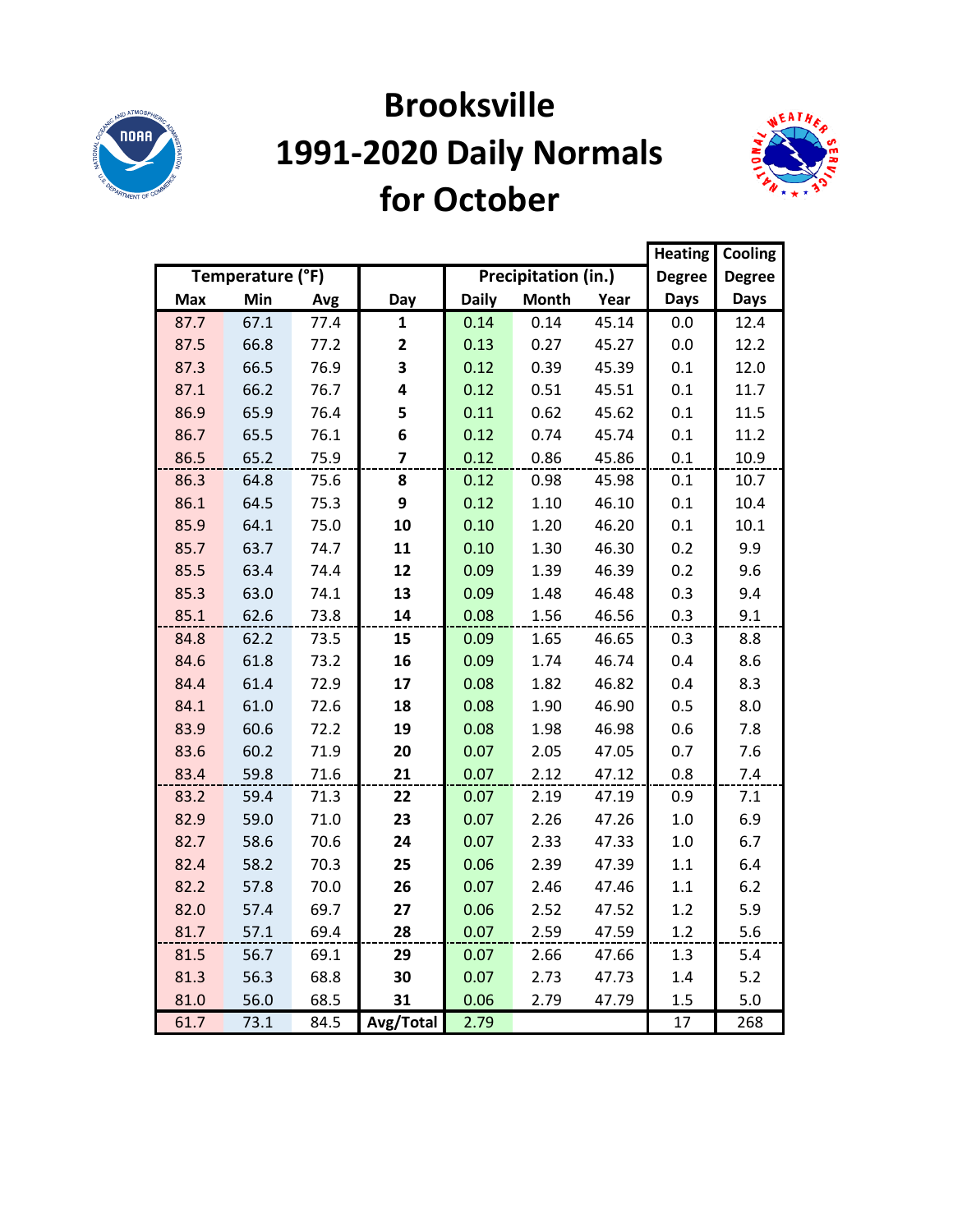

#### **Brooksville 1991-2020 Daily Normals for November**



|            |                  |      |                |              |                     |       | <b>Heating</b> | Cooling       |
|------------|------------------|------|----------------|--------------|---------------------|-------|----------------|---------------|
|            | Temperature (°F) |      |                |              | Precipitation (in.) |       | <b>Degree</b>  | <b>Degree</b> |
| <b>Max</b> | Min              | Avg  | Day            | <b>Daily</b> | <b>Month</b>        | Year  | <b>Days</b>    | <b>Days</b>   |
| 80.8       | 55.7             | 68.2 | $\mathbf{1}$   | 0.05         | 0.05                | 47.84 | 1.6            | 4.9           |
| 80.6       | 55.3             | 67.9 | $\mathbf{2}$   | 0.05         | 0.10                | 47.89 | 1.7            | 4.7           |
| 80.3       | 55.0             | 67.7 | 3              | 0.06         | 0.16                | 47.95 | 1.8            | 4.5           |
| 80.1       | 54.7             | 67.4 | 4              | 0.04         | 0.20                | 47.99 | 1.9            | 4.3           |
| 79.9       | 54.4             | 67.2 | 5              | 0.05         | 0.25                | 48.04 | 1.9            | 4.1           |
| 79.7       | 54.1             | 66.9 | 6              | 0.04         | 0.29                | 48.08 | 2.0            | 3.9           |
| 79.5       | 53.9             | 66.7 | $\overline{7}$ | 0.04         | 0.33                | 48.12 | 2.0            | 3.7           |
| 79.3       | 53.6             | 66.4 | 8              | 0.04         | 0.37                | 48.16 | 2.1            | 3.6           |
| 79.1       | 53.3             | 66.2 | 9              | 0.05         | 0.42                | 48.21 | 2.2            | 3.4           |
| 78.8       | 53.1             | 66.0 | 10             | 0.04         | 0.46                | 48.25 | 2.4            | 3.3           |
| 78.6       | 52.9             | 65.8 | 11             | 0.06         | 0.52                | 48.31 | 2.5            | 3.3           |
| 78.5       | 52.7             | 65.6 | 12             | 0.06         | 0.58                | 48.37 | 2.6            | 3.2           |
| 78.3       | 52.5             | 65.4 | 13             | 0.05         | 0.63                | 48.42 | 2.7            | 3.1           |
| 78.1       | 52.3             | 65.2 | 14             | 0.06         | 0.69                | 48.48 | 2.8            | 3.0           |
| 77.9       | 52.1             | 65.0 | 15             | 0.06         | 0.75                | 48.54 | 2.9            | 2.9           |
| 77.7       | 51.9             | 64.8 | 16             | 0.06         | 0.81                | 48.60 | 3.0            | 2.8           |
| 77.5       | 51.7             | 64.6 | 17             | 0.06         | 0.87                | 48.66 | 3.1            | 2.7           |
| 77.3       | 51.6             | 64.5 | 18             | 0.05         | 0.92                | 48.71 | 3.2            | 2.6           |
| 77.2       | 51.4             | 64.3 | 19             | 0.05         | 0.97                | 48.76 | 3.2            | 2.5           |
| 77.0       | 51.3             | 64.1 | 20             | 0.06         | 1.03                | 48.82 | 3.4            | 2.5           |
| 76.8       | 51.1             | 64.0 | 21             | 0.05         | 1.08                | 48.87 | 3.5            | 2.5           |
| 76.7       | 51.0             | 63.8 | 22             | 0.05         | 1.13                | 48.92 | 3.6            | 2.4           |
| 76.5       | 50.9             | 63.7 | 23             | 0.06         | 1.19                | 48.98 | 3.7            | 2.4           |
| 76.3       | 50.7             | 63.5 | 24             | 0.05         | 1.24                | 49.03 | 3.9            | 2.4           |
| 76.2       | 50.6             | 63.4 | 25             | 0.06         | 1.30                | 49.09 | 4.0            | 2.4           |
| 76.0       | 50.5             | 63.3 | 26             | 0.05         | 1.35                | 49.14 | 4.1            | 2.4           |
| 75.9       | 50.4             | 63.1 | 27             | 0.06         | 1.41                | 49.20 | 4.2            | 2.3           |
| 75.7       | 50.3             | 63.0 | 28             | 0.06         | 1.47                | 49.26 | 4.3            | 2.3           |
| 75.5       | 50.1             | 62.8 | 29             | 0.05         | 1.52                | 49.31 | 4.4            | 2.2           |
| 75.4       | 50.0             | 62.7 | 30             | 0.07         | 1.59                | 49.38 | 4.5            | 2.2           |
| 52.3       | 65.1             | 77.9 | Avg/Total      | 1.59         |                     |       | 89             | 92            |